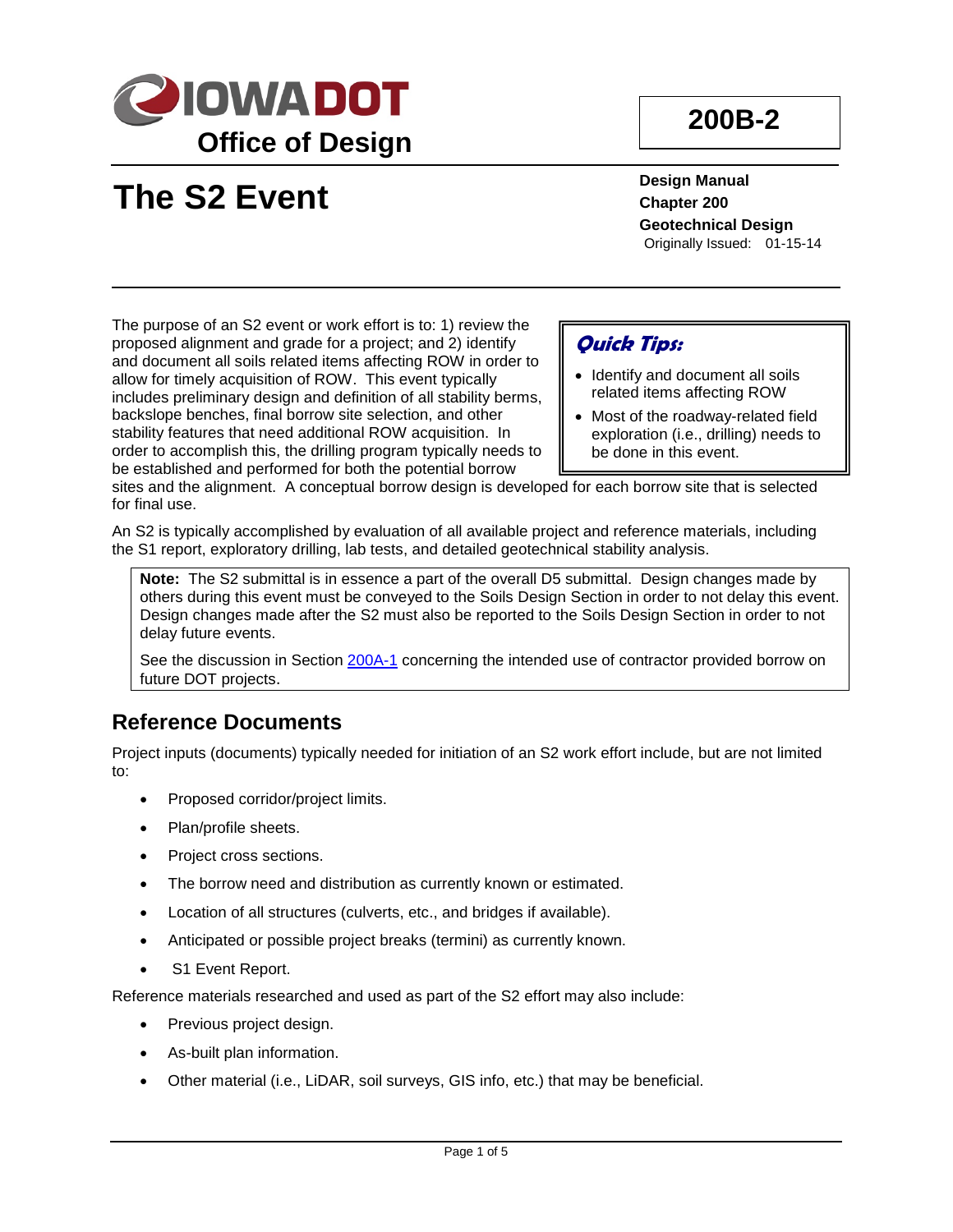### **S2 Event Scope**

A written S2 submittal (i.e., memo) reports the findings of: 1) the stability evaluation identifying and documenting all soils related items affecting right of way and/or requiring more right of way for grading related projects, along with preliminary design of the stability features (stability berms, backslope benches, etc.); 2) the final borrow site selection(s) and accompanying conceptual borrow design(s); and 3) other items that are pertinent to additional ROW acquisition and/or subsequent project development that were discovered during the subsurface investigation and/or office portion of the S2 effort.

Completion of the S2 requires that most of the roadway-related drilling be performed, which may require several months to complete. For drilling to start, the reference documents outlined above are needed as soon as possible after the Field Exam, after all necessary approvals are obtained, and after selection of the final alternate. Bridge borings are typically performed later than the roadway-related borings and after the receipt of the bridge Situation Plan.

Also, while a final borrow site selection is normally possible with an S2 effort, under some circumstances the S2 borrows/borrow sites must be considered proposed rather than final, pending further review, discussion, developments, etc.

### **Subsurface Investigation**

Note that parts of the overall subsurface investigation are necessary for, and directly used for, S2 purposes as discussed in this section. However, a large part of the overall subsurface investigation is also used later for S3, S4, and/or other purposes as listed below. The overall purpose of the subsurface investigation for a roadway project is to provide sufficient soils related information for the following:

- Overall geotechnical design for the final roadway location, both horizontal and vertical.
- Suitability of materials obtained from cuts, borrow, or channel changes for use in embankments.
- Final geotechnical design of the roadway section, foreslopes, and backslopes, including possible geotechnical remediations, etc.
- Identification of required subgrade treatment and determination of type of subgrade treatment.
- Identification of select soil locations and quantities available.
- Identification of areas where geotechnical features such as subsurface drains are needed, and associated final design of such features.
- Final geotechnical design of embankments in the vicinity of structures (including around bridges, when used in conjunction with the bridge borings), based on adequate determination of strength and consolidation characteristics of the subsoils from tests on soil samples obtained with the borings.

Include the entire length of the project under consideration in the scope of the soils investigation. The field exploration should be performed as outlined in Section 200C-1. All information and all aspects of drilling as included in Section 200C-1 must be fully understood, and must be appropriately and fully carried forward into the subsurface investigation so that all requirements of the investigation are fulfilled. As such, part of the overall subsurface investigation program (drilling) may, when necessary and under certain circumstances, be delayed until after the drilling that is required for S2 purposes has been completed.

#### **Design of Stability Features**

The plan/profile sheets and the cross sections along the alignment must be reviewed along with the soil boring logs and laboratory test data from the Soils Survey to identify all potential cut/fill slope stability issues which would require additional ROW. Once a critical area has been identified, a detailed stability analysis of the entire area must be performed using geotechnical software (such as GEO5, Slope/W, etc.) and/or other procedures to determine if the cut/fill slope is stable and whether a stability feature will be

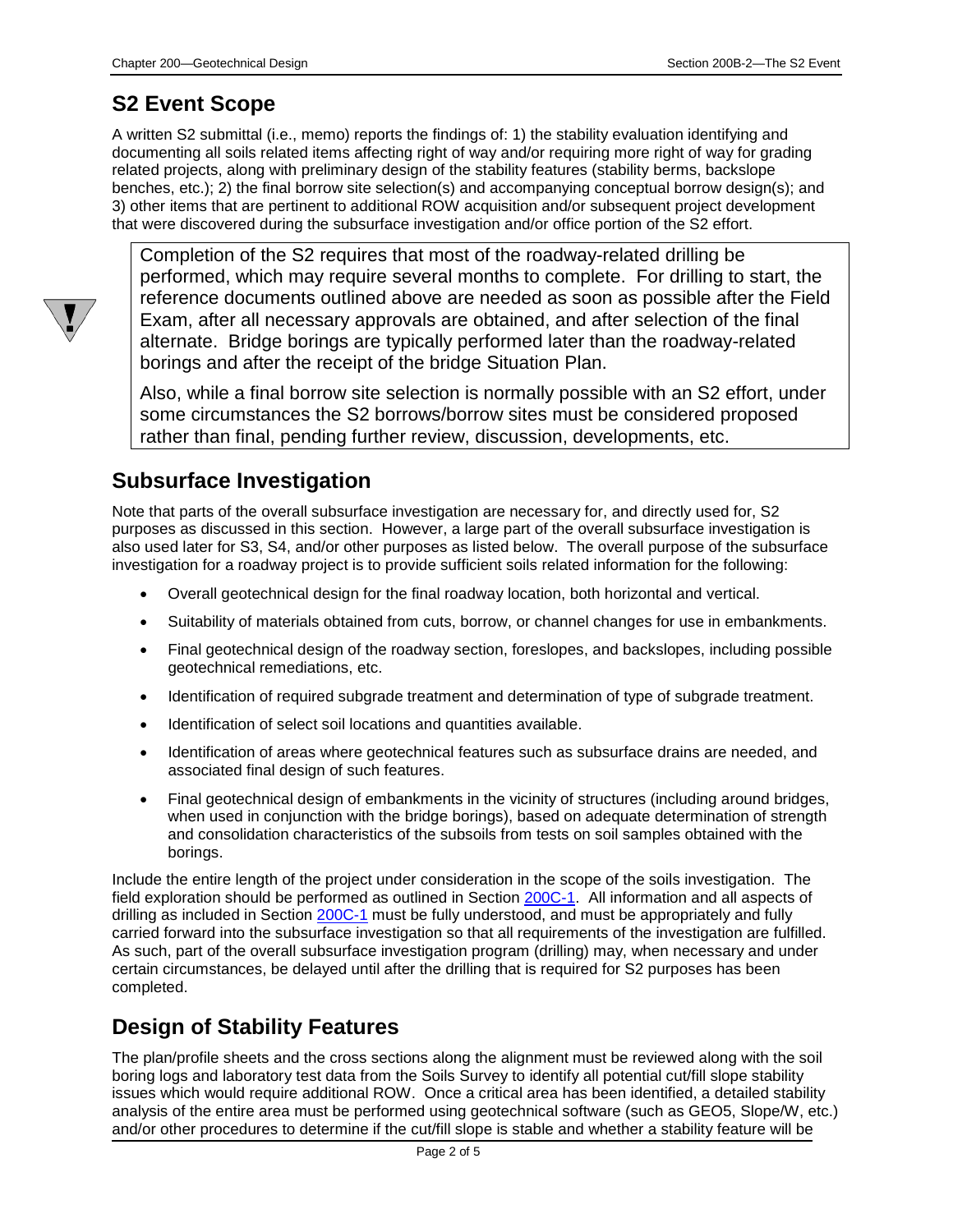required to improve stability. Types of slope stability analyses include rotational slope failure, translational failure, irregular surfaces of sliding, and infinite slope failure. Special attention should be given to areas of the project where:

- Fill heights are > 10 feet.
- Backslope heights are > 25 feet.
- Soft soil is present.

Possible stability features (remediations) that can be used for increasing the stability of embankment slopes include, but are not limited to:

- Stability berms (such as 10H:1V bench slope, 3H:1V toe slope, minimum 3 feet in height).
- Backslope benches (usually standard design).
- Undercutting/replacement of soft subgrade soils, and/or ground improvements such as rammed aggregate piers, and/or staged construction or similar techniques.
- Subsurface drains and/or similar drainage features.

Stability analyses should be performed as outlined in Section 200F-1 for both undrained (end-ofconstruction) and drained (long term) cases. Soil and groundwater properties, as well as assumptions used in the analyses, should be documented in the stability file for the project. Slopes should generally be designed to have:

- Factor of Safety > 1.3 (undrained case).
- Factor of Safety > 1.5 (long term case).

After completion of the slope stability analyses, the necessary stability-related geotechnical remediations that require additional ROW must be depicted/defined/delineated on plan/profile sheets and/or cross sections so that the Design Section, Survey/Photogrammetry, ROW Office, District Office, Office of Location and Environment, and others can clearly understand the additional stability related ROW requirements that are necessary for S2 purposes.

#### **Final Borrow Site Selection**

The S1 Event is reviewed and the final S2 borrow sites are based on some or all of the following considerations:

- Minimizing the number of borrows and land use impact.
- Total borrow need, including amounts needed for shrinkage and cushion.
- Distribution of the total borrow need (where it is needed on/along the project, which requires a mass diagram or equivalent for the Soils Design Section to best understand).
- Project breaks.
- Hauling distance (generally < 2 miles in any direction).
- Hauling barriers (rivers, etc.).
- A borrow site's potential to produce select for subgrade treatment (this is not always accomplished).
- Use of landlocked parcels, irregular shaped parcels, or total acquisition parcels.
- Proximity to farmsteads, homesteads, lakes, parks, and other sensitive features.
- Avoidance of environmental/cultural sites and issues (wetlands, historical sites, etc.).
- Desired or needed borrow design (pond or drainable).
- Potential for integration of final design details with wetland mitigation sites.
- Restrictions such as the Loess Hills region, Century Farms, pipelines, etc.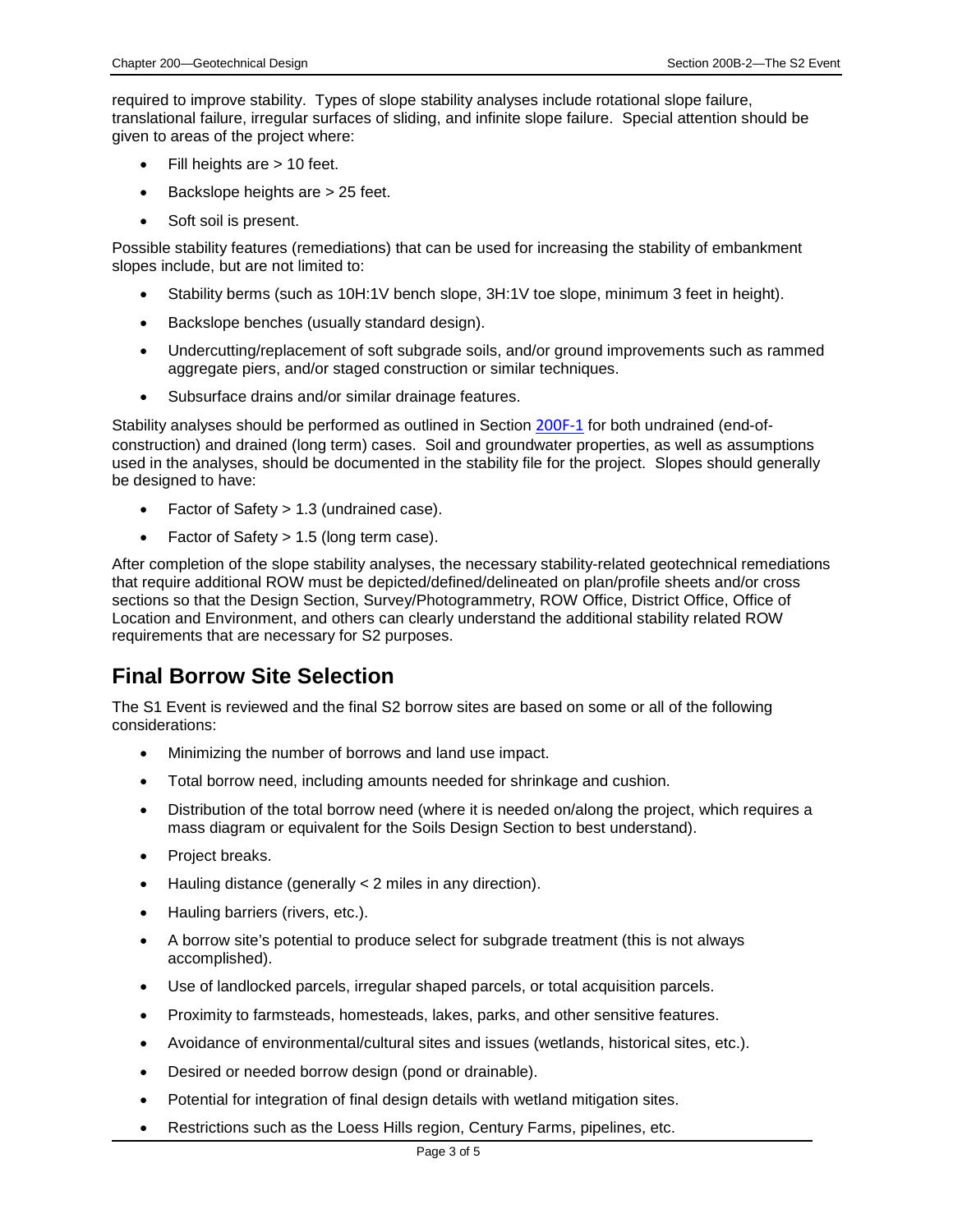After borrow site selection is completed, the recommended ROW acquisitions for those sites must be depicted/defined/delineated in some fashion, typically on air photos that can be related to the project's alignment, so that the Design Section, Survey/Photogrammetry, ROW Office, District Office, Office of Location and Environment, and others can clearly understand the ROW acquisition areas for the selected S2 borrow sites. In addition to the air photos, an electronic file for referencing the design file is advantageous and provided if feasible.

Include a general (simplified) conceptual borrow design in the S2 submittal at this time so that all individuals noted above can visualize the basic borrow concept/design, and so that the basic borrow concept/design can be carried forward into the S3 Event: Final Determination of All Geotechnical Related Items Required for Grading Plans. This general/simplified conceptual design is typically shown on an aerial photo that can be related to the alignment. That depiction is usually not much more than a general shape and size for a pond and drainable borrow concept. However, some details may be provided for pond borrow concepts (such as deep versus shallow ends of the pond), and probable surface drainage directions for a drainable borrow are usually depicted by a few arrows.

## **S2 Event Submittals**

#### **Draft S2 Submittal**

A draft S2 submittal is usually prepared for internal peer review and/or other purposes such as initial, pre-distribution review of unusual items with other sections or offices. The draft submittal consists of a memo following the S2 memo boiler plate and should include full and detailed information/delineation/documentation of: 1) all areas where there are stability problems that require additional ROW; 2) each final selected borrow site, with identifying boundaries, size (acreage), type of borrow, type of material available, and estimated quantities; and 3) any other pertinent information. Also included are other items that might have been identified during the field exploration program (such as cisterns). If stability analyses are performed, a calculation package that includes the assumptions, input parameters, and output should also be available for peer review. Use the following boiler plates for final submittals: 1) S2 email and 2) S2 memo.

The draft S2 submittal should first be submitted to others in the Soils Design Section who can provide peer review comments, and then to the Soils Design Section Engineer. Comments should be documented, discussed, and addressed in the final submittal. The overall Soils Design Section review team should ultimately include:

- Soils Design Section Engineer,
- Soils Design Section Assistant Engineer,
- Soils Design Section Geologists, and
- Others as applicable.

#### **Final S2 Submittal**

The Final S2 Submittal Memo (pdf) is placed in the S2 Submittal folder of the Soils folder of the Project Directory and an email (see S2 email) is sent to the recipient list below with links or electronic files of the Final S2 Submittal. For consultants, the Final S2 Submittal is forwarded via email or ftp. The S2 submittal should be directed to the Design Section Engineer, Soils Design Section, and District Engineer with copies to the following:

- Office of Design Engineer, Office of Design Assistant Engineer Development, Office of Design Assistant Engineer – Support.
- Assistant District Engineer and District Construction Engineer.
- Office Director of the Office of Location and Environment, Wetlands Section Supervisor, and Cultural/Historic Resource Team Leader.
- Office Director of the Office of Right of Way, Right of Way Design Supervisor, and Right of Way Acquisition Team Leader.
- Photogrammetry Engineer and Survey Supervisor.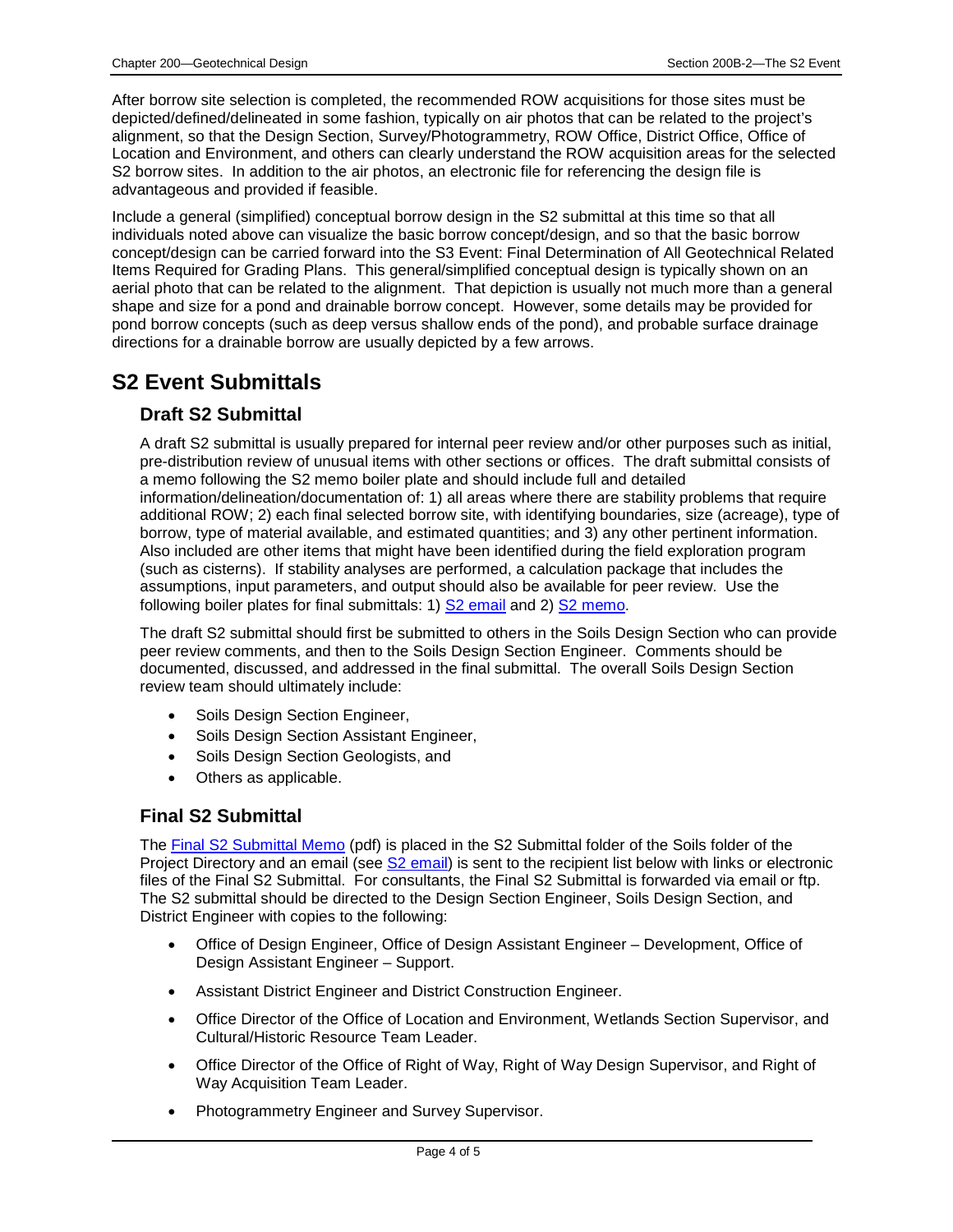- Roadside Development Supervisor.
- Office of Construction and Materials Earthwork Field Engineer.
- Design Section Assistant Engineer and Design Section Technician.
- Assistant Soils Design Section Engineer and those others in Soils Design who worked on the S1 and/or S2.

#### **Electronic Files**

For internal Iowa DOT use, electronic files are copied to the project directory and links to the files are included in the email, see S2 email. Consultant generated electronic files will be submitted with final submittal via email or ftp. Electronic files should be developed according to Section 20B-71.

Electronic files for the S2 submittal should include and be named:

- County# 2 digits, Route# 3 digits, and Paren # 3 digits S2memo.pdf, S2 Submittal Memo
- County# 2 digits, Route# 3 digits, and Paren # 3 digits\_S2.kml, Google Earth
- County# 2 digits, Route# 3 digits, and Paren # 3 digits S2.sol, Microstation
- County# 2 digits, Route# 3 digits, and Paren # 3 digits S2borrowXX.jpg, Aerial Photos

**Note:** The Soils Design Section typically uses the grading number of a project.

Example:

The S2 files for NHS-035-2(355)--13-91 would begin with 91035355

Route Number Paren# County#

The S2 files for NHS-061-3(48)--19-58 would begin with 58061048